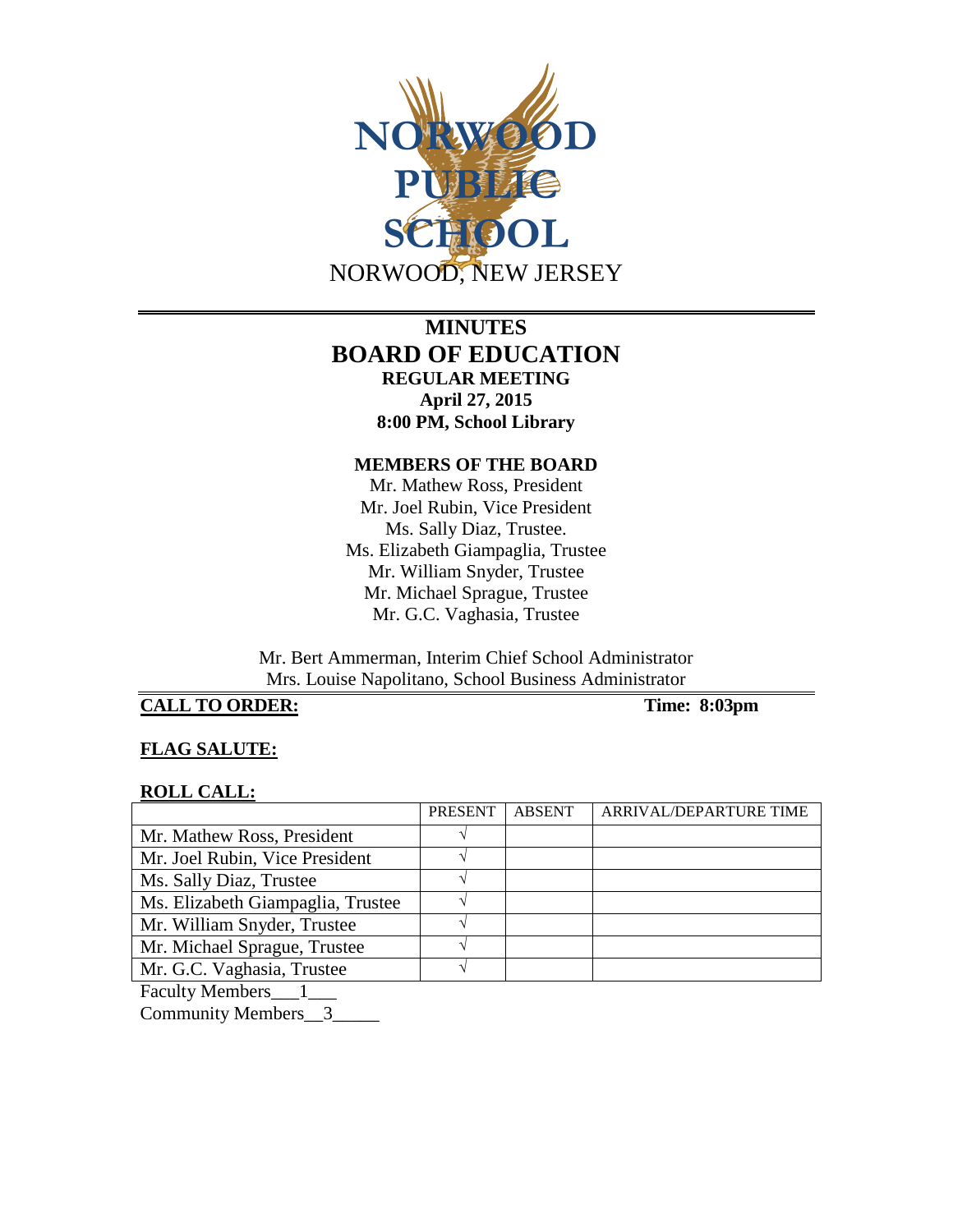## **OPEN PUBLIC PORTION MEETING ACT STATEMENT:**

Pursuant to the Open Public Meetings Act, Chapter 231, Laws of New Jersey 1975, notice of this meeting, its date, time and place have been posted on the Board's official bulletin board, and it has been delivered to The Record newspaper circulated in the District at least 48 hours prior to the time for this meeting. The Board will meet in executive session immediately following to discuss personnel and contractual matters.

## **DISCUSSION OF CORRESPONDENCE:**

### **INFORMATIONAL ATTACHMENTS:**

- April 2015 Calendar (Attachment A)
- April Enrollment Report (Attachment B)
- April Child Study Team Student Count (Attachment C)

#### **MEETING CALENDAR**

| <b>Date</b>  | <b>TIME</b>           | <b>PLACE</b>   | <b>PURPOSE</b>               |
|--------------|-----------------------|----------------|------------------------------|
| May 4, 2015  | 7:30                  | APR            | Public Hearing on the budget |
| May 4, 2015  | Immediately following | <b>APR</b>     | <b>Work Session Meeting</b>  |
| May 18, 2015 | 8:00                  | School Library | Regular Meeting              |

## **PRESIDENT'S STATEMENT:**

#### **COMMITTEE REPORTS:**

- 1. **Finance Committee** Mr. Sprague
- **2. Building & Grounds** Mr. Sprague
- **3. Negotiations/Performance & Evaluation** Mr. Rubin
- **4. Curriculum/Technology/Policy** Mr. Vaghasia
- **5. School Business Administrator-**Mrs. Napolitano
- **6. Chief School Administrator**-Mr. Ammerman The coyote issue has been resolved and campus is open again. The Musical was great. Softball and Baseball teams have started their seasons. The new Superintendent is meeting with Gina McCormack to begin the transition. There is a meeting with staff of the Wildlife Commission at 7pm tomorrow night.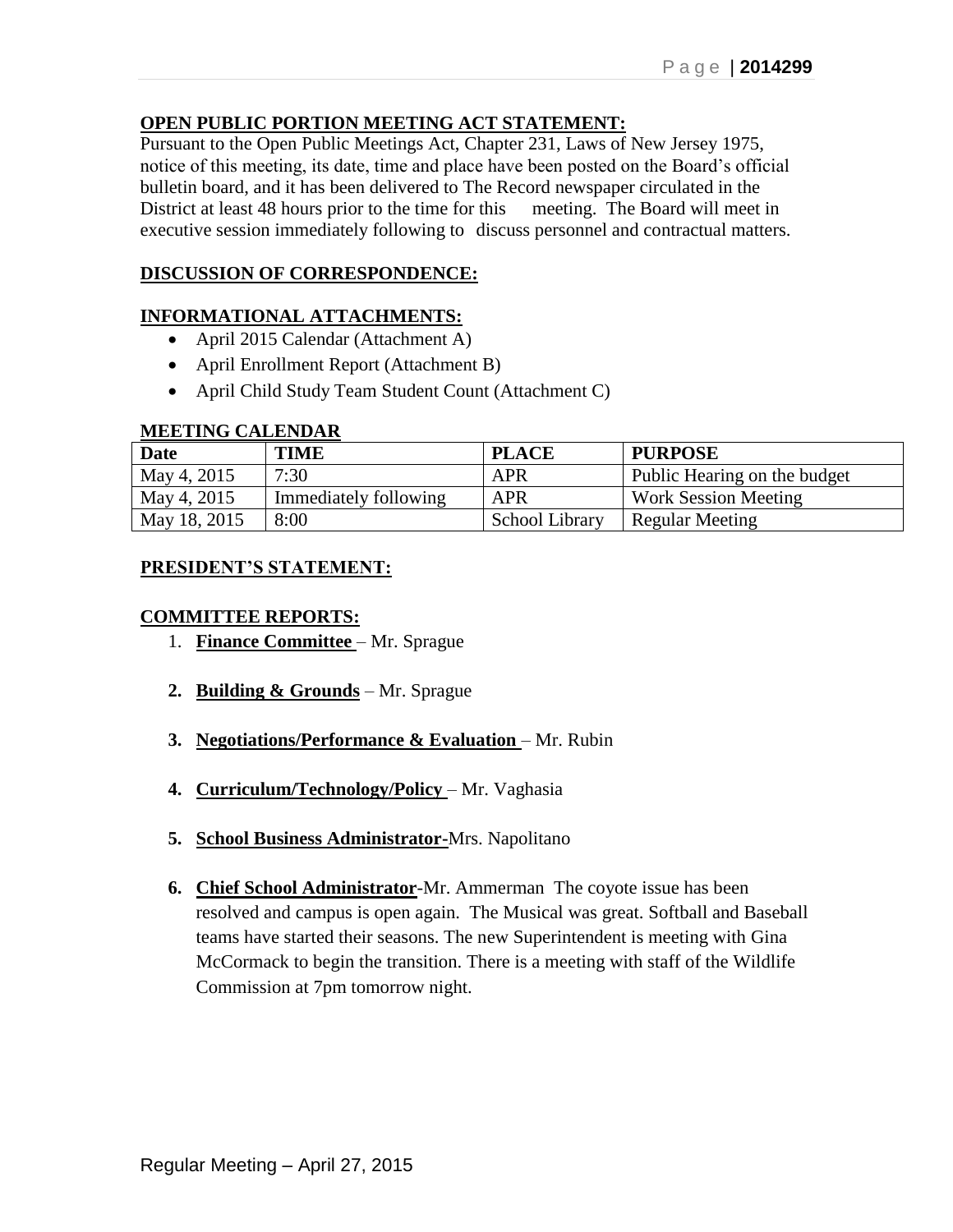# **I. APPROVAL OF MINUTES**

BE IT RESOLVED, that the Norwood Board of Education approves the minutes of the following meetings:

March 9, 2015 –Work Session Meeting and Executive Session March 23, 2015 – Regular Meeting and Executive Session Moved by: Mr. Snyder Seconded by: Mr. Rubin Vote: All In Favor

| <b>BOARD MEMBER</b>               | <b>AYE</b> | <b>NAY</b> | <b>ABSTAINED</b> | <b>ABSENT</b> |
|-----------------------------------|------------|------------|------------------|---------------|
| Mr. Mathew Ross, President        |            |            |                  |               |
| Mr. Joel Rubin, Vice President    |            |            |                  |               |
| Ms. Sally Diaz, Trustee           |            |            |                  |               |
| Ms. Elizabeth Giampaglia, Trustee |            |            |                  |               |
| Mr. William Snyder, Trustee       |            |            |                  |               |
| Mr. Michael Sprague, Trustee      |            |            |                  |               |
| Mr. G.C. Vaghasia, Trustee        |            |            |                  |               |

## **II. ADMINISTRATIVE COMMITTEE**

BE IT RESOLVED, pursuant to the recommendation of the Chief School Administrator, the Administrative Committee recommends the following resolution(s):

Motion to approve Administrative items "A1 – A15" Moved by: Ms. Diaz Seconded by: Mr. Rubin Vote: All In Favor

| <b>BOARD MEMBER</b>               | <b>AYE</b> | <b>NAY</b> | ABSTAINED | <b>ABSENT</b> |
|-----------------------------------|------------|------------|-----------|---------------|
| Mr. Mathew Ross, President        |            |            |           |               |
| Mr. Joel Rubin, Vice President    |            |            |           |               |
| Ms. Sally Diaz, Trustee           |            |            | " $A14"$  |               |
| Ms. Elizabeth Giampaglia, Trustee |            |            |           |               |
| Mr. William Snyder, Trustee       |            |            |           |               |
| Mr. Michael Sprague, Trustee      |            |            |           |               |
| Mr. G.C. Vaghasia, Trustee        |            |            |           |               |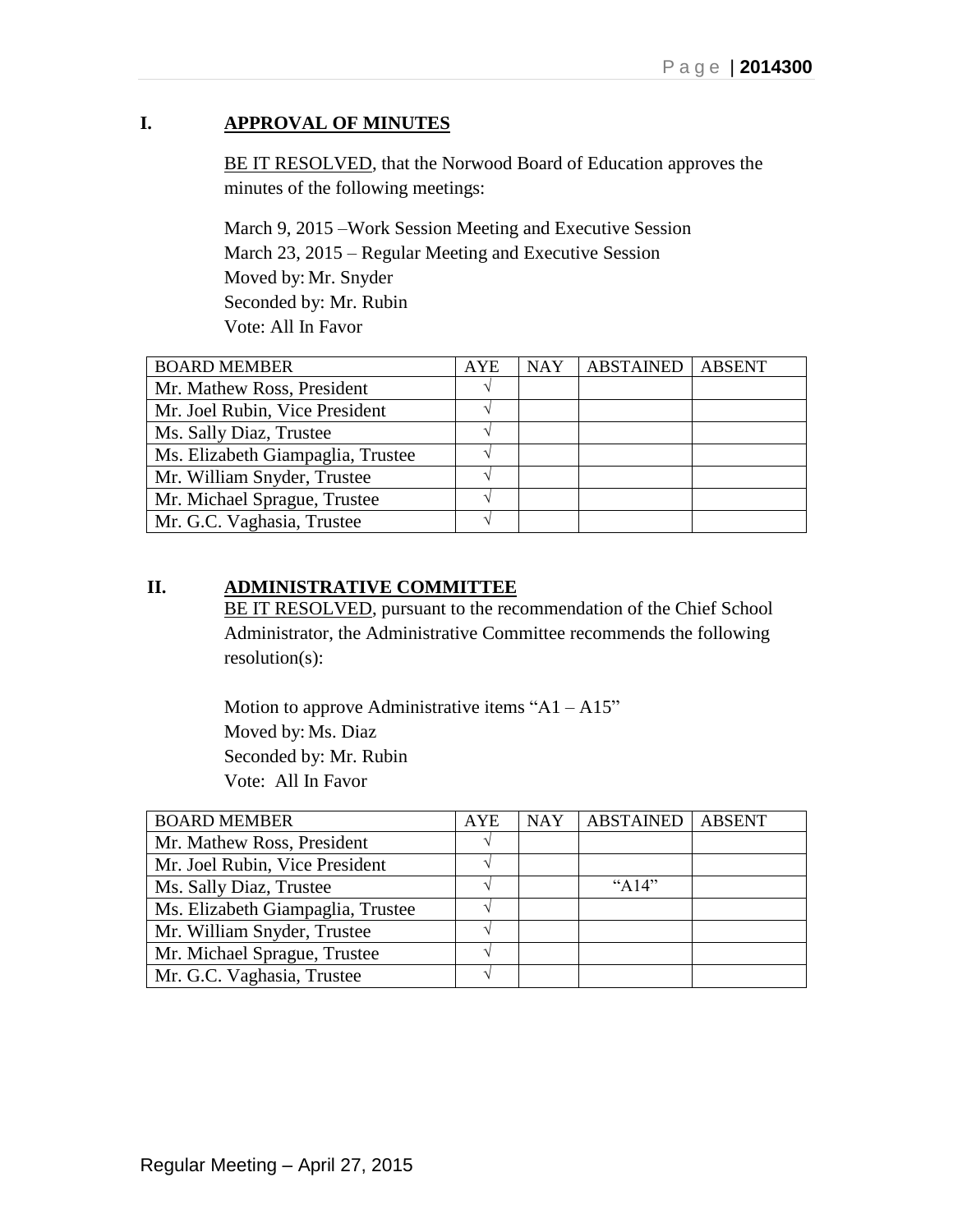## **A1. Harassment, Intimidation and Bullying**

Approve, as per the Chief School Administrator's report, the following HIB Report for March, 2015 as they relate to HIB Policy #5131.8: Reported Cases: 3 - #'s 2014-2015#6, 2014-2015#7 & 2014-2015#8 Numbers of Cases open: 3 Number of Cases closed: 3 Number of Incidents determined to be HIB: 0

#### **A2. Fire and Security Drills**

Post-approve the following fire and security drills for the month of March: Fire Drill – March 25, 2015 Security Drill – March 31, 2015

#### **A3. CST Services/Placements**

Approve the child study team services/placements as per Enclosure 1.

#### **A4. Workshop/Conference**

Approve and post-approve the following conferences/workshops:

| <b>Social Studies Curriculum Writing</b> |
|------------------------------------------|
|                                          |
|                                          |
|                                          |
|                                          |
|                                          |
|                                          |
|                                          |
|                                          |
|                                          |
|                                          |
|                                          |
|                                          |
|                                          |
|                                          |
|                                          |
|                                          |
|                                          |
|                                          |
|                                          |
|                                          |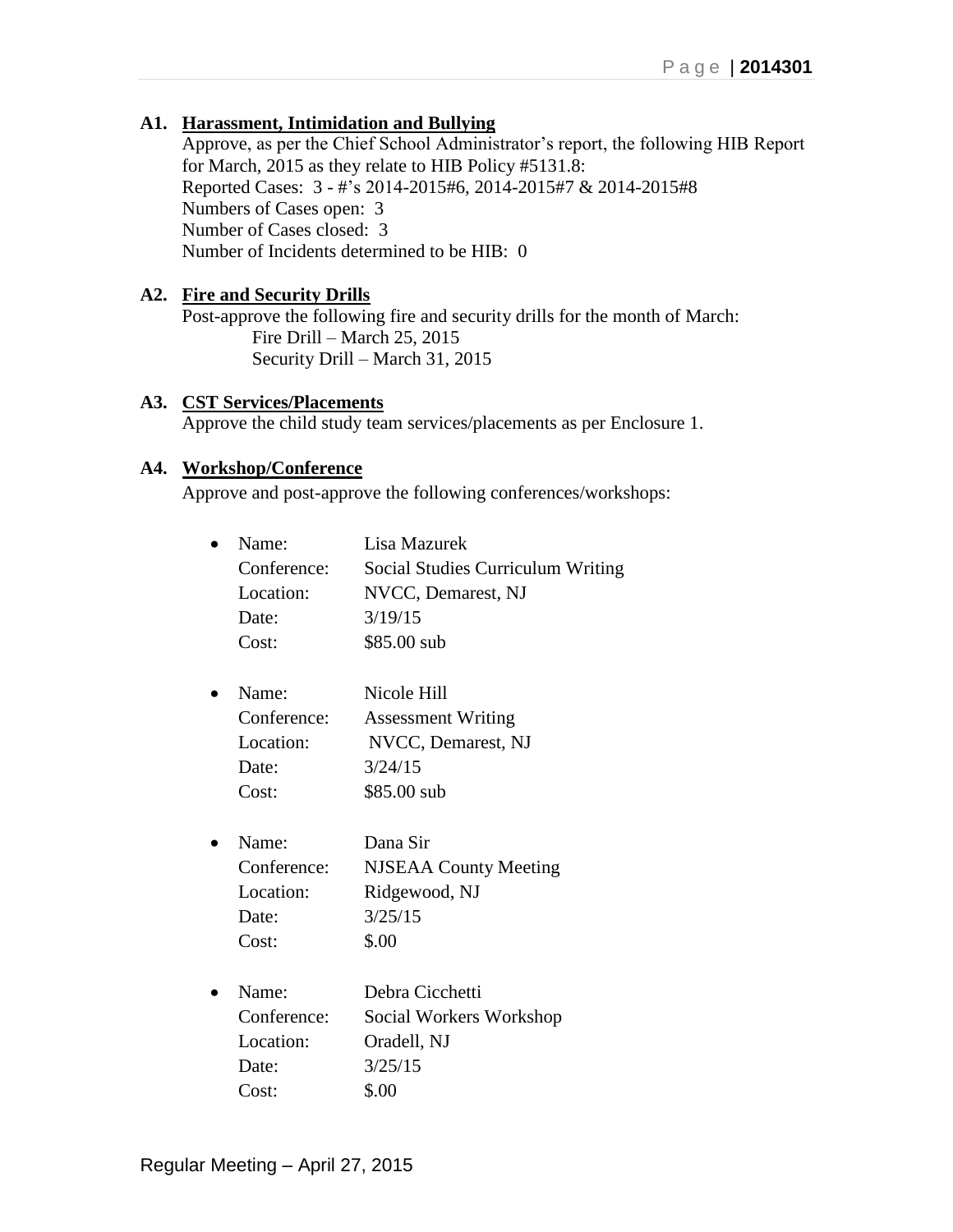| Name:       | Sara Pulgrano                                         |
|-------------|-------------------------------------------------------|
| Conference: | <b>Instructional Skills Seminar IV</b>                |
| Location:   | NVCC, Demarest, NJ                                    |
| Date:       | 3/26/15                                               |
| Cost:       | \$85.00 sub                                           |
| Name:       | Michelle Rienas                                       |
| Conference: | Vendor Resource Day, BELS School Library Consortium   |
| Location:   | River Vale, NJ                                        |
| Date:       | 3/30/15                                               |
| Cost:       | \$.00                                                 |
| Name:       | Lisa Baird, Theresa Sullivan                          |
| Conference: | Student Collaboration: Supporting Success with CCSS & |
|             | <b>PARCC</b>                                          |
| Location:   | NVCC, Demarest, NJ                                    |
| Date:       | 3/31/15                                               |
| Cost:       | \$85.00 each- sub                                     |
| Name:       | Harriet Kaplan                                        |
| Conference: | <b>Writing Curriculum</b>                             |
| Location:   | NVCC, Demarest, NJ                                    |
| Date:       | 3/31/15                                               |
| Cost:       | \$85.00 sub                                           |
| Name:       | Tracey Preolo, Harriet Kaplan                         |
| Conference: | World Language Curriculum Writing                     |
| Location:   | NVCC, Demarest, NJ                                    |
| Date:       | 4/14/15                                               |
| Cost:       | \$85.00 each- sub                                     |
| Name:       | Christie DeStefano                                    |
| Conference: | <b>Student Collaboration on PARCC</b>                 |
| Location:   | NVCC, Demarest, NJ                                    |
| Date:       | 4/14/15                                               |
| Cost:       | \$85.00 sub                                           |
|             |                                                       |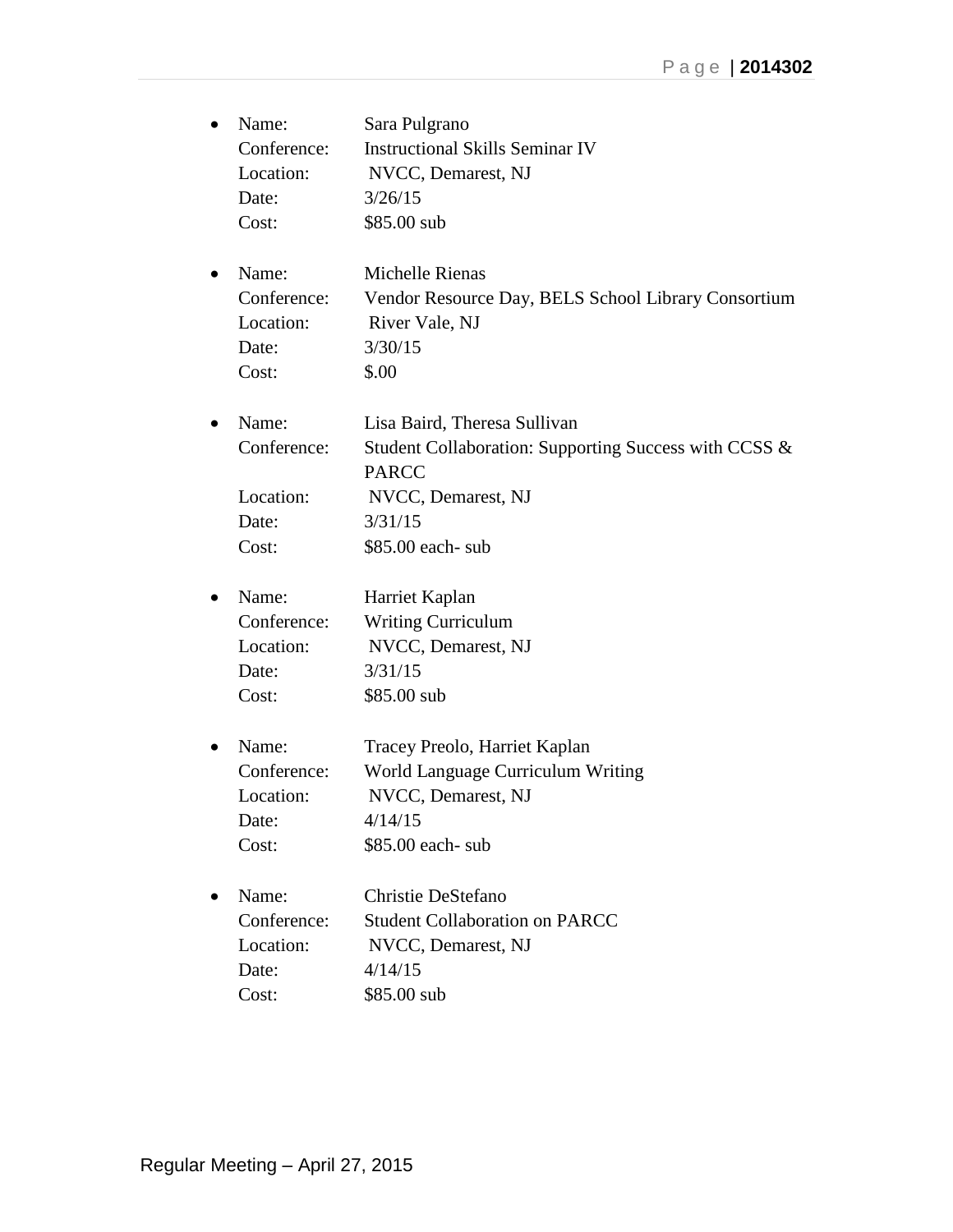| Name:       | Patricia McGee, Terry Sullivan |
|-------------|--------------------------------|
| Conference: | <b>Assessment Meeting</b>      |
| Location:   | NVCC, Demarest, NJ             |
| Date:       | 4/16/15                        |
| Cost:       | $$85.00$ each $-$ sub          |
|             |                                |

| $\bullet$ | Name:       | Rose Zara                 |
|-----------|-------------|---------------------------|
|           | Conference: | Content Area Reading, K-5 |
|           | Location:   | NVCC, Demarest, NJ        |
|           | Date:       | 4/17/15                   |
|           | Cost:       | \$85.00 sub               |
|           |             |                           |

| $\bullet$ | Name:       | Megan O'Neill          |
|-----------|-------------|------------------------|
|           | Conference: | NV Counselor's Meeting |
|           | Location:   | Demarest, NJ           |
|           | Date:       | 4/16/15                |
|           | Cost:       | \$.00                  |

| $\bullet$ | Name:       | Ann Alberti              |
|-----------|-------------|--------------------------|
|           | Conference: | <b>Literacy Coaching</b> |
|           | Location:   | Paramus, NJ              |
|           | Date:       | 4/23/15                  |
|           | Cost:       | \$.00                    |

 Name: Michele Rienas Conference: Judy Freeman's Winner Workshop Location: Paramus, NJ Date:  $4/24/15$ Cost: \$.00

| $\bullet$ | Name:       | Anna Froeder                  |
|-----------|-------------|-------------------------------|
|           | Conference: | The HPV Epidemic              |
|           | Location:   | Hackensack, NJ                |
|           | Date:       | 4/28/15                       |
|           | Cost:       | \$175.00 sub, \$6.98, mileage |
|           |             |                               |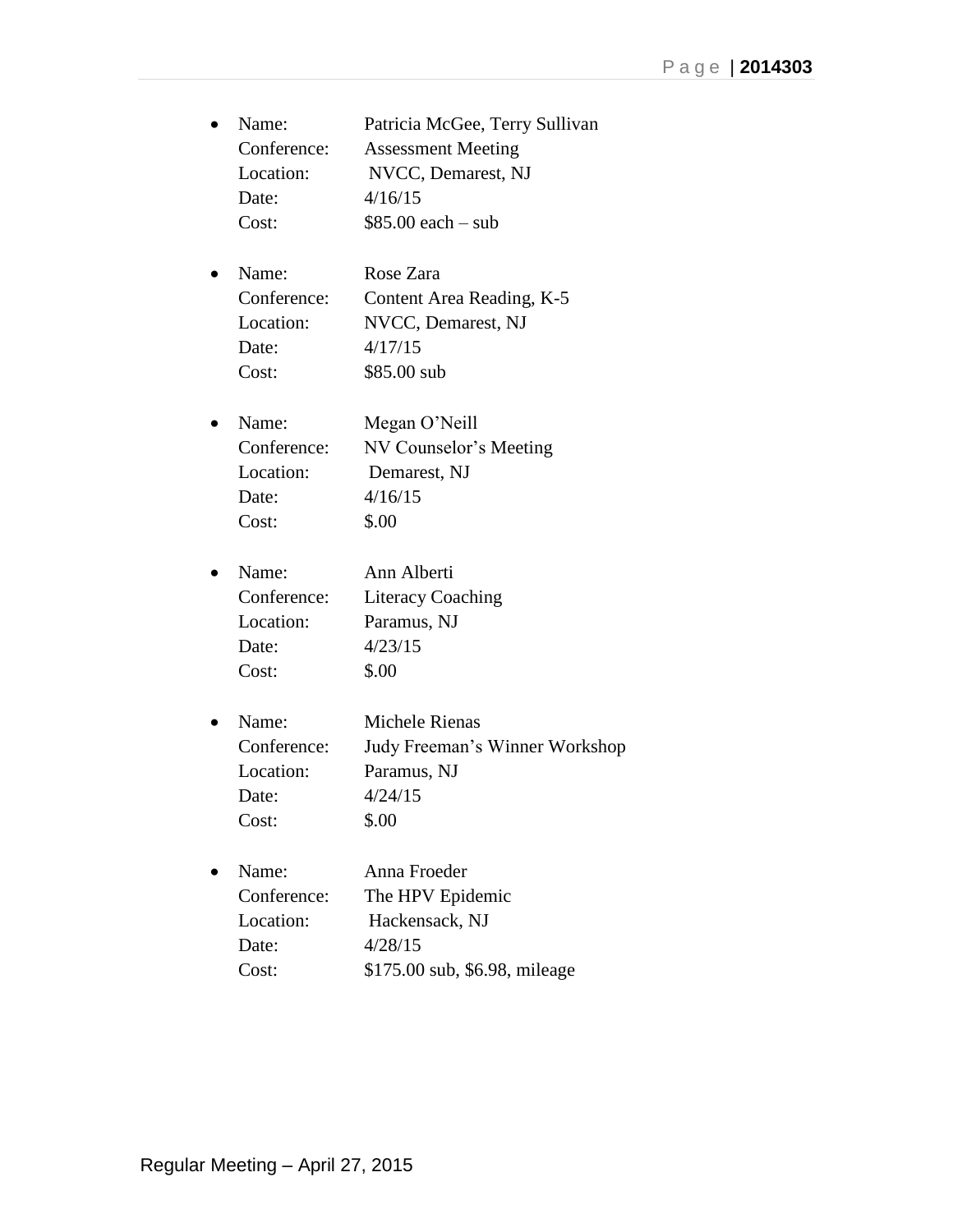| $\bullet$ | Name:       | Gina McCormack, Fran Orefice, Roseann Vetter |
|-----------|-------------|----------------------------------------------|
|           | Conference: | <b>Realtime User Group Meeting</b>           |
|           | Location:   | Clifton, NJ                                  |
|           | Date:       | 5/8/15                                       |
|           | Cost:       | \$.00                                        |

| $\bullet$ | Name:       | Fran Orefice                         |
|-----------|-------------|--------------------------------------|
|           | Conference: | Spring Leadership Workshop           |
|           | Location:   | Paramus, NJ                          |
|           | Date:       | 5/27/15                              |
|           | Cost:       | \$20.00 registration fee (estimated) |
|           |             |                                      |
|           | Name:       | Mark Meyers                          |

| Name:       | <b>Mark Meyers</b>        |
|-------------|---------------------------|
| Conference: | <b>Indoor Air Quality</b> |
| Location:   | Mahwah, NJ                |
| Date:       | 5/22/15                   |
| Cost:       | \$.00                     |

## **A5. Literacy Field Work Placement**

Approve the following Ramapo College students to complete 25 hours in the fall of 2015 with the following cooperating teachers:

| <b>Student</b>          | <b>Cooperating Teacher</b> |
|-------------------------|----------------------------|
| Christina Mastrofilippo | Jen Cianfaglione           |
| Amanda Mol              | Stephanie Gadaleta         |
| Nicole Hirschler        | Danielle Keller            |
| Dana Smith              | Sara Pulgrano              |
| Danielle Traynor        | Tara Cormican              |
| Amber Miller            | Chelsea Kritzer            |

## **A6. Job Descriptions**

Approve the following job descriptions as per Enclosure 2: Principal (2A) Learning Disabilities Teacher Consultant (2B) CST Secretary (2C) Instructional Aide (2D)

## **A7. Student Observation**

Post-approve the following student to do 1 day of observation with the school nurse:

> Name: Kyra Scaglione School: Dominican College Placement: Ms. Froeder Date: 3/31/15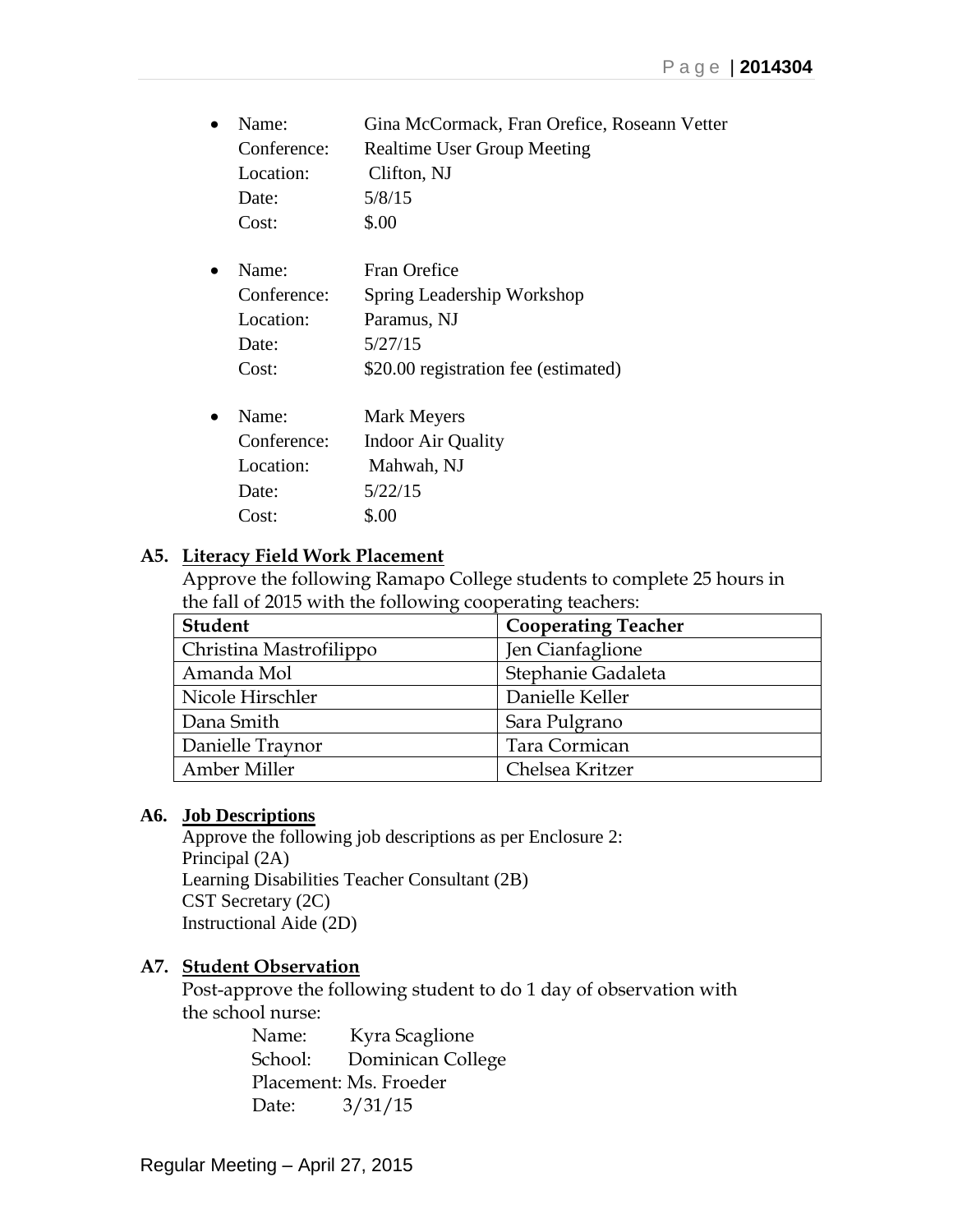## **A8. Stipend Position**

Rescind to following position for 2014-2015:

| <b>NAME</b>     | <b>POSITION</b>               | <b>RATE</b> |
|-----------------|-------------------------------|-------------|
| Courtney Bullen | <b>Music Show Coordinator</b> | \$4,000.00  |
|                 |                               |             |

Post-approve the following positions for 2014-2015:

| <b>NAME</b>     | <b>POSITION</b>               | <b>RATE</b> |
|-----------------|-------------------------------|-------------|
| Courtney Bullen | <b>Music Show Coordinator</b> | \$2,000.00  |
| Jordan Henshaw  | <b>Music Show Coordinator</b> | \$2,000.00  |

## **A9. Personnel – Position Change**

Post-approve the following change in contract effective 4/13/15:

| <b>NAME</b>            | <b>POSITION</b>                        | <b>RATE</b>     |
|------------------------|----------------------------------------|-----------------|
| <b>Shelly Esposito</b> | From .8 FTE Speech To .9<br>FTE Speech | $*$ \$81,615.60 |

\* includes longevity and off-guide increase

#### **A10. Pension and Health Benefit Reform**

approve the attached Resolution (Enclosure 3) urging the state Legislature and Governor to ensure that employer's costs for teacher pensions and post-retirement medical benefits are not transferred to local school district.

#### **A11. Maternity Related Family Leave**

Approve the following request:

| Name       | Position                       | Request           |
|------------|--------------------------------|-------------------|
| Lisa Baird | <b>Resource Center Teacher</b> | <b>FMLA Leave</b> |

FMLA Leave: Paid using 40 sick days

Leave effective: September 1, 2015 not to exceed 12 weeks with benefits in accordance with Family Leave Guidelines.

Anticipated return date: 12/14/15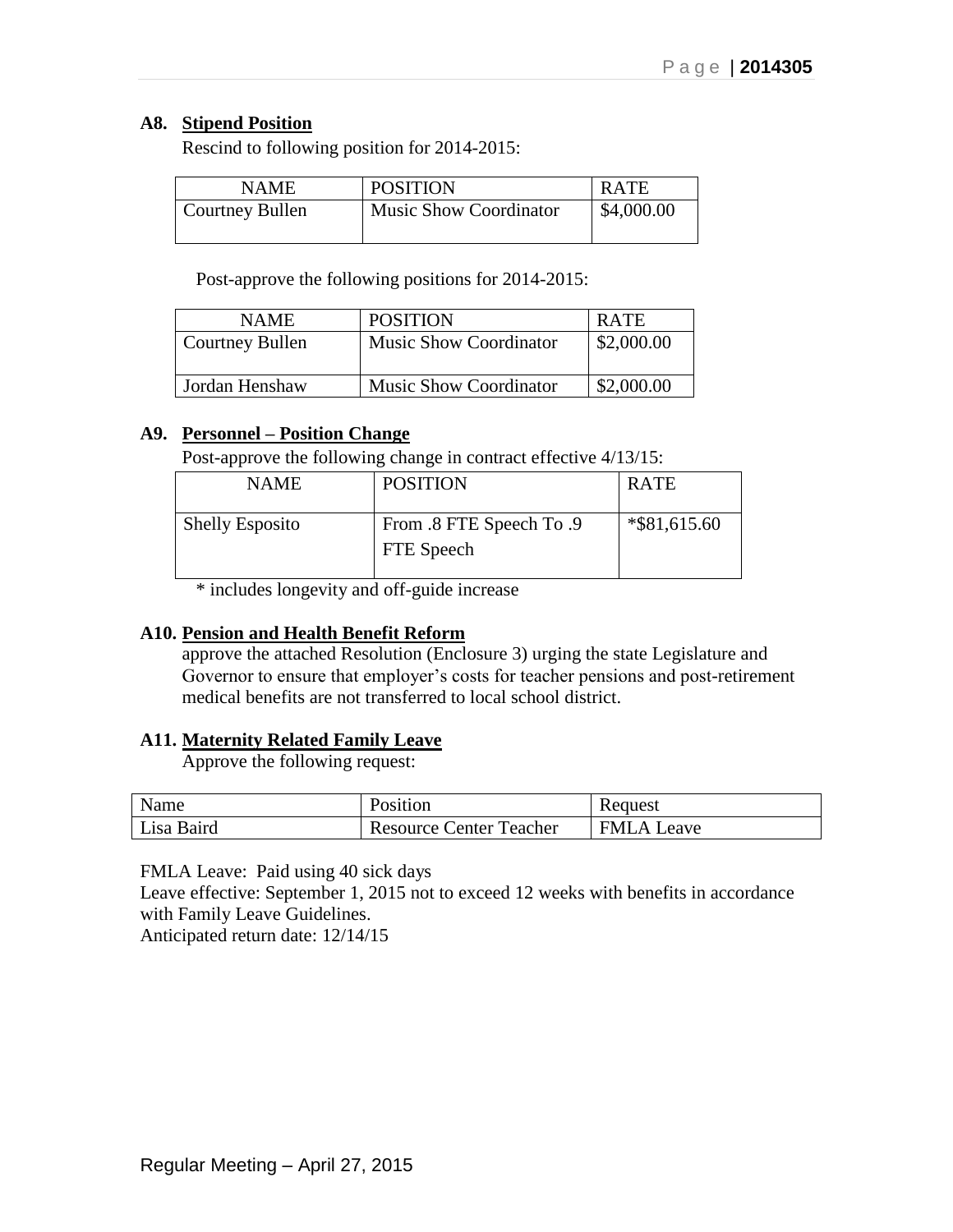# **A12. Lateral Movements**

Approve the following lateral movements on the salary guide:

| <b>Name</b>           | <b>From</b>       | T <sub>0</sub>    |
|-----------------------|-------------------|-------------------|
| May 1, 2014           |                   |                   |
| Jennifer Cianfaglione | BA, Step 1        | MA, Step 1        |
|                       | \$42,599.00       | \$48,244.00       |
| DeStefano, Christie   | $BA+15$ , Step 6  | $BA+30$ , Step 6  |
|                       | \$47,935.00       | \$49,785.00       |
| *Froeder, Anna        | $MA+15$ , Step 16 | MA+30, Step 16    |
|                       | \$77,591.00       | \$80,041.00       |
| Rausa, Alaina         | BA, Step 3        | $BA+15$ , Step 3  |
|                       | \$43,785.00       | \$45,535.00       |
| Nov. 1, 2014          |                   |                   |
| *DeLaura, Vito        | MA, Step 16       | $MA+15$ , Step16  |
|                       | \$74,701.00       | \$76,801.00       |
| DeStefano, Christie   | $BA+30$ , Step 7  | MA, Step 7        |
|                       | \$52,338.00       | \$54,788.00       |
| *Malora, Bonnie       | $MA+15$ , Step 16 | $MA+30$ , Step 16 |
|                       | \$77,591.00       | \$80,041.00       |
| *Princing, Laurie     | BA, Step 15       | $BA+15$ , Step 15 |
|                       | \$66,241.00       | \$68,441.00       |

\*without longevity & off-guide increase

#### **A13. Personnel – Non-Tenured Teachers**

Approve the following Non-Tenured Teachers for the 2015-2016:

| <b>NAME</b>           | <b>STATUS</b> | <b>ASSIGNMENT</b>         | <b>PLACEMENT</b> | <b>EFFECTIVE</b> | <b>RATE</b> |
|-----------------------|---------------|---------------------------|------------------|------------------|-------------|
| Jennifer              | $NT-3$        | Elementary                | MA, Step 3       | 9/1/15           | 51,578.00   |
| Cianfaglione          |               |                           |                  |                  |             |
| Tara Cormican         | $NT-3$        | Elementary                | MA, Step 3       | 9/1/15           | 51,578.00   |
| Christie DeStefano    | $NT-3$        | <b>Special Education</b>  | $MA+30$ , Step 8 | 9/1/15           | 59,803.00   |
|                       |               |                           |                  |                  |             |
| <b>Mauro DeSantis</b> | $NT-3$        | <b>ESL</b>                | MA, Step 3       | 9/1/15           | 51,578.00   |
| Danielle Keller       | $NT-3$        | Elementary                | MA, Step 3       | 9/1/15           | 51,578.00   |
| Jason Simodejka       | $NT-3$        | Technology                | MA, Step 3       | 9/1/15           | 51,578.00   |
| Stephanie             | $NT-2$        | Elementary                | BA, Step 2       | 9/1/15           | 45,089.00   |
| Gadaleta              |               |                           |                  |                  |             |
| Kyle Kubicki          | $NT-2$        | <b>General Music</b>      | BA, Step 2       | 9/1/15           | 45,089.00   |
| Megan O'Neill         | $NT-2$        | <b>Guidance Counselor</b> | MA, Step 2       | 9/1/15           | 51,078.00   |
| Sara Pulgrano         | $NT-2$        | Elementary                | BA, Step 2       | 9/1/15           | 45,089.00   |
| Linda Strickland      | $NT-2$        | Elementary                | BA, Step 2       | 9/1/15           | 45,089.00   |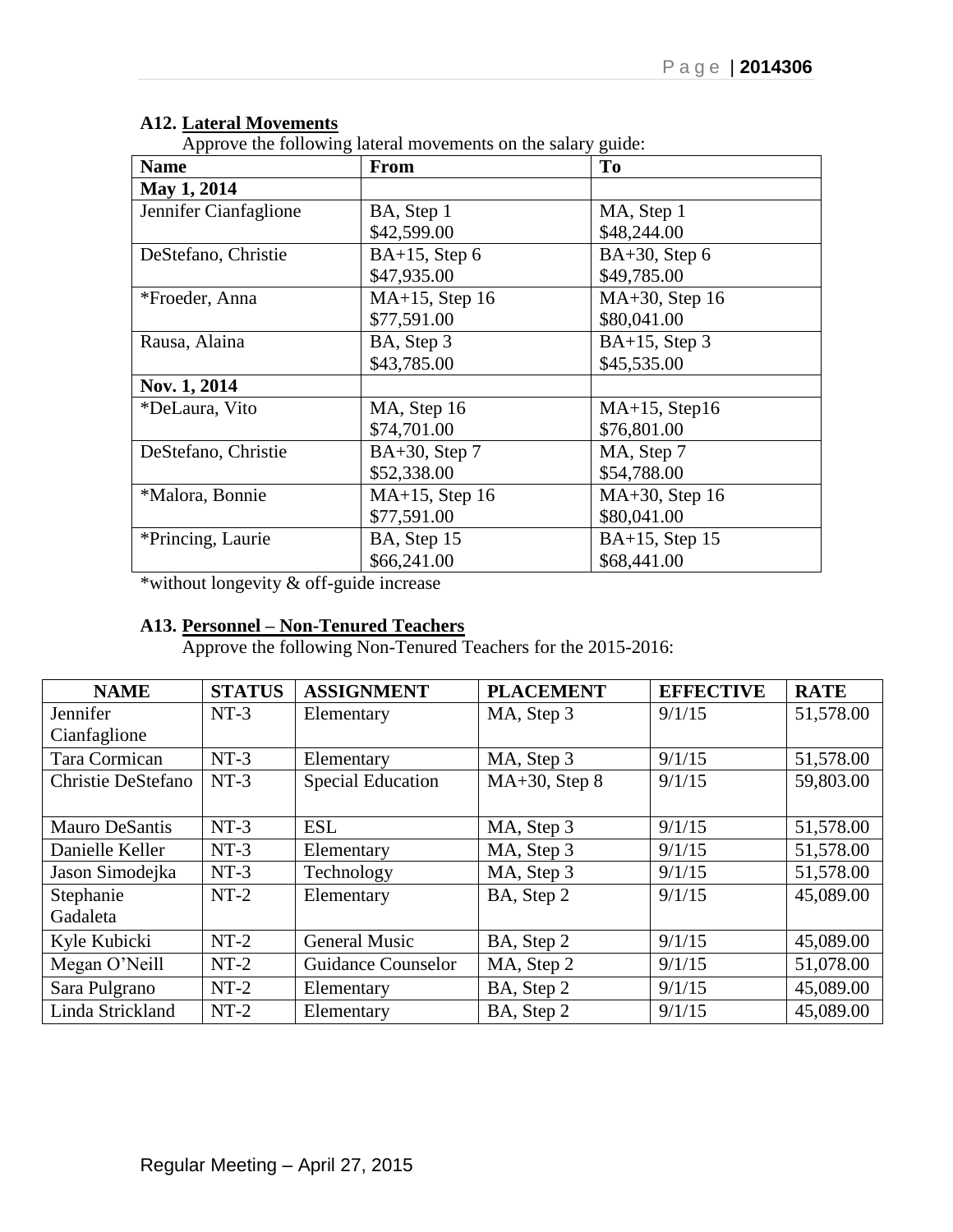### **A14. Transportation**

Approve the following parent chaperones self-driven transportation to the Hershey Park music department field trip as follows (for insurance coverage purposes):

> Mrs. Diaz, driver Mr. Miller, driver Mrs. Brossard Mr. Oh Mrs. Plant Dr. Levenshus Ms. Liu

## A15. Employee Contracts

approve the following three-year contracts as per Enclosure 5:

| <b>NAME</b>    | <b>POSITION</b>               | SALARY 15-16   ENCLOSURE# |    |
|----------------|-------------------------------|---------------------------|----|
| Mark Meyers    | Supervisor of B&G             | \$76,515.00               | 5A |
| Chris Rzucidlo | Network Administrator         | \$59,649.00               | 5B |
| Susan Sullivan | Secretary to the School       | \$37,990.00               | 5C |
|                | <b>Business Administrator</b> |                           |    |

Motion to approve Administrative items "A16" Moved by: Ms. Diaz Seconded by: Mr. Rubin

Vote: All In Favor

| <b>BOARD MEMBER</b>               | <b>AYE</b> | <b>NAY</b> | <b>ABSTAINED</b> | <b>ABSENT</b> |
|-----------------------------------|------------|------------|------------------|---------------|
| Mr. Mathew Ross, President        |            |            |                  |               |
| Mr. Joel Rubin, Vice President    |            |            |                  |               |
| Ms. Sally Diaz, Trustee           |            |            |                  |               |
| Ms. Elizabeth Giampaglia, Trustee |            |            |                  |               |
| Mr. William Snyder, Trustee       |            |            |                  |               |
| Mr. Michael Sprague, Trustee      |            |            |                  |               |
| Mr. G.C. Vaghasia, Trustee        |            |            |                  |               |

#### A16. Administrator Contracts

Approve the following contracts for the 2015-2016 school year as per Enclosure 6:

| <b>NAME</b>                | <b>POSITION</b>                 | <b>SALARY</b> | ENCLOSURE# |
|----------------------------|---------------------------------|---------------|------------|
| Gina McCormack   Principal |                                 | \$112,000.00  | 6A         |
| Fran Orefice               | <b>Instructional Supervisor</b> | \$99,500.00   | 6B         |
| Dana Sir                   | Director of Special Services    | \$99,425.00   | 6C         |

Mr. Ross notes that negotiations committee worked diligently on these positions. Mr. Sprague notes that when Norwood hires a full time CSA with the benefits and merit, these positions may not be sustainable. He thanked the Negotiations Committee for their work.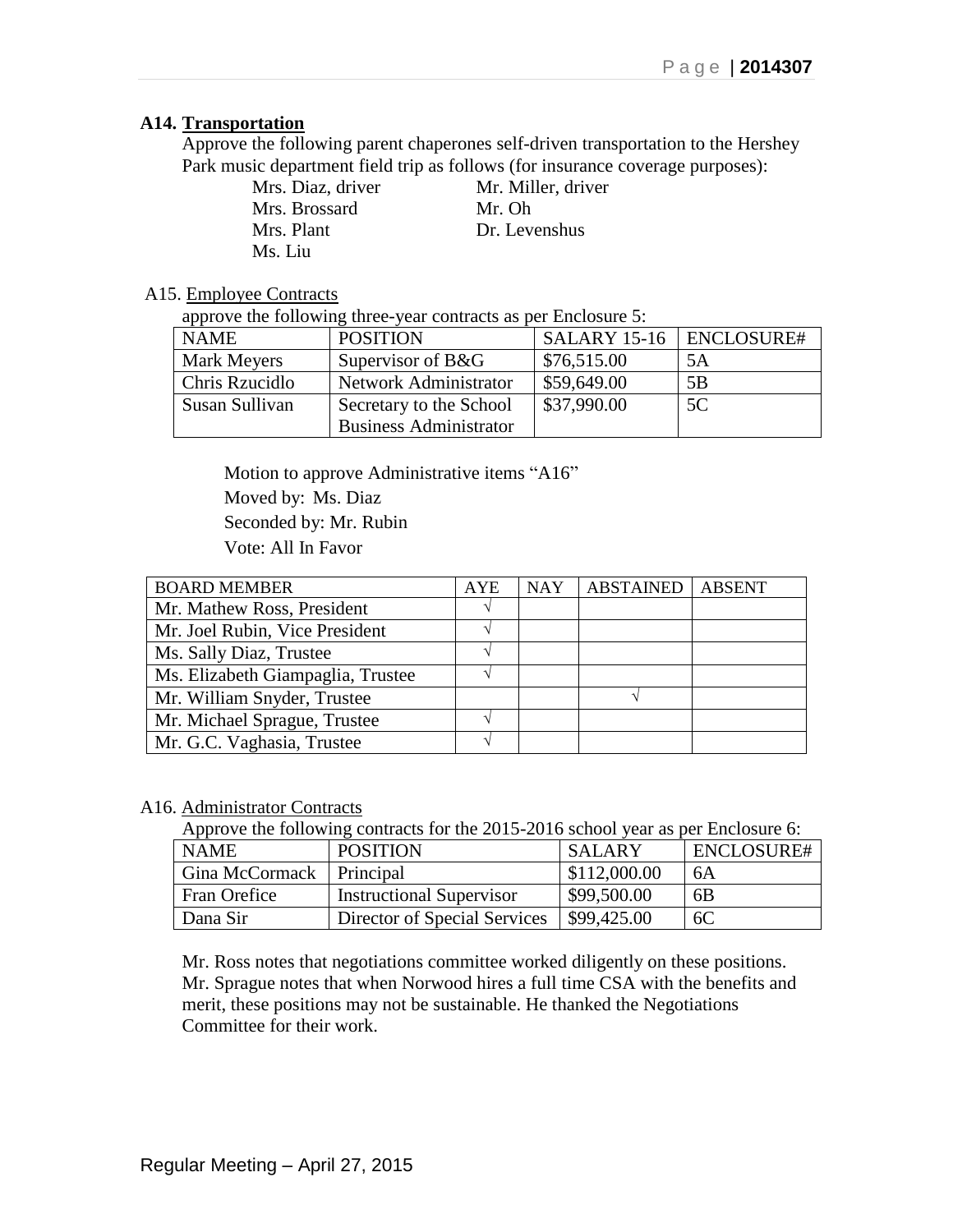# **III. CURRICULUM COMMITTEE**

BE IT RESOLVED, pursuant to the recommendation of the Chief School Administrator, the Administrative Committee recommends the following resolution(s):

Motion to approve Curriculum items "C1- C4" Moved by: Mr. Vaghasia Seconded by: Mr. Rubin Vote: All In Favor

| <b>BOARD MEMBER</b>               | <b>AYE</b> | <b>NAY</b> | <b>ABSTAINED</b> | <b>ABSENT</b> |
|-----------------------------------|------------|------------|------------------|---------------|
| Mr. Mathew Ross, President        |            |            |                  |               |
| Mr. Joel Rubin, Vice President    |            |            |                  |               |
| Ms. Sally Diaz, Trustee           |            |            |                  |               |
| Ms. Elizabeth Giampaglia, Trustee |            |            |                  |               |
| Mr. William Snyder, Trustee       |            |            |                  |               |
| Mr. Michael Sprague, Trustee      |            |            |                  |               |
| Mr. G.C. Vaghasia, Trustee        | ٦Ι         |            |                  |               |

## **C1. Field Trips**

Approve the following field trips for the 2014-2015 school year:

• Kindergarten

Location: Van Saun Park Cost to Student: \$17.50 Cost to District: \$.00 Transportation: Rinaldi Transportation

Grade 4

Location: River Rose Cruise on the Hudson Cost to Student: cost to be approved at a later date Cost to District: \$.00 Transportation: Rinaldi Transportation

Norwood Jazz Band

Location: NVOT Cost to Student: \$.00 Cost to District: \$.00 Transportation: parent provided (signed parent permission slips will be required)

## **C2. Philadelphia Staff Chaperones**

Approve Mauro DeSantis as an additional staff chaperone for the Philadelphia field trip.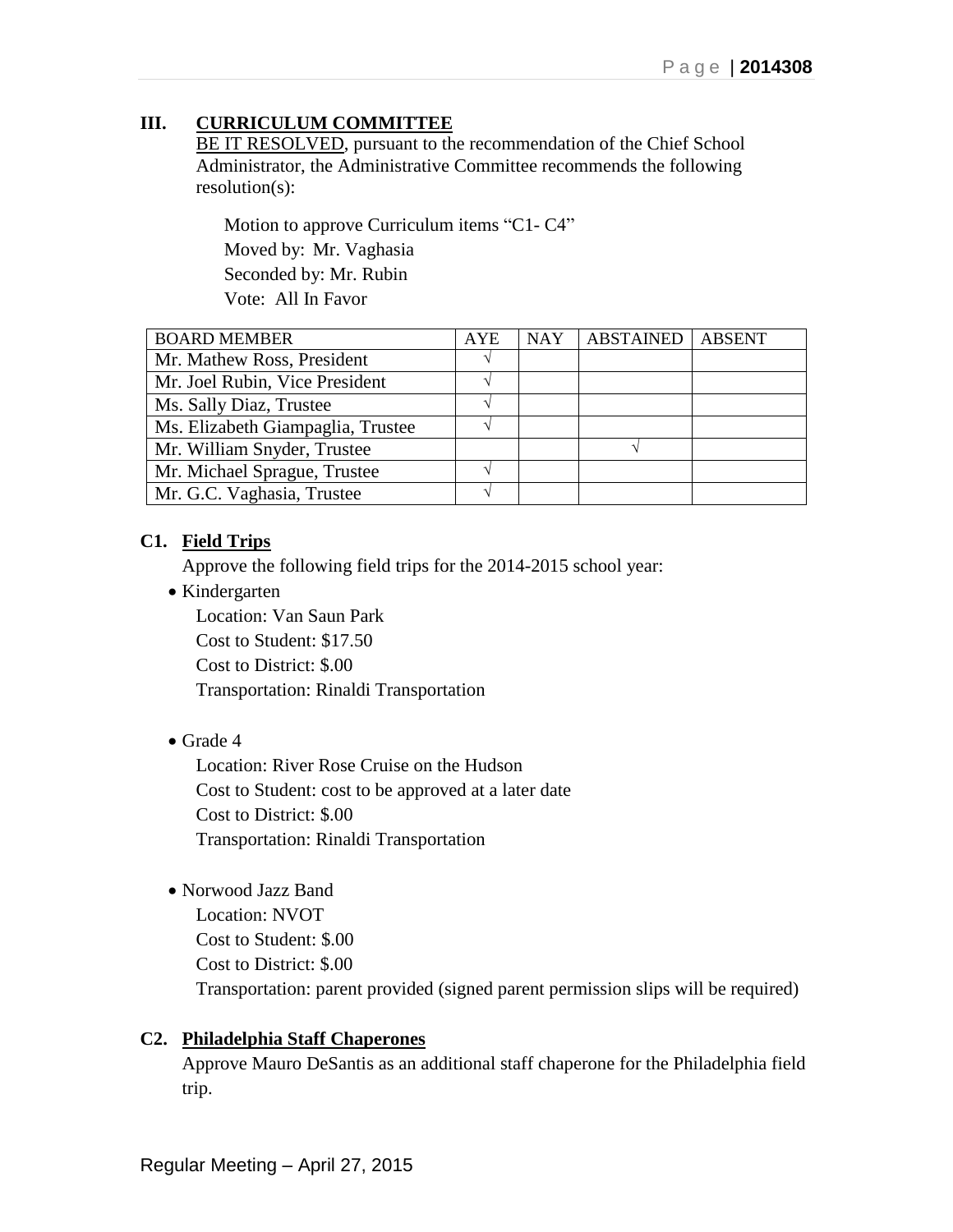## **C3. Washington DC Staff Chaperones**

Approve the following staff chaperones for the Washington DC field trip:

| Dana Sir              | Amy Walsh              |
|-----------------------|------------------------|
| Anna Froeder          | <b>Courtney Bullen</b> |
| Kyle Kubicki          | <b>Tracey Preolo</b>   |
| <b>Mauro DeSantis</b> | Megan O'Neill          |
| John Kline            |                        |

## **C4. Stokes Staff Chaperones**

Approve the following staff chaperones for the Stokes field trip:

| Gina McCormack     | Kathy Snyder    |
|--------------------|-----------------|
| Leigh Bomzer       | Sean Ulley      |
| <b>Seth Links</b>  | Laurie Princing |
| Marijean O'Donnell |                 |

# **IV. FINANCE COMMITTEE**

BE IT RESOLVED, pursuant to the recommendation of the Chief School Administrator, the Finance Committee recommends the following resolution(s):

 Motion to approve Finance items "F1- F5" Moved by: Mr. Sprague Seconded by: Mr. Rubin Vote: All In Favor

| <b>BOARD MEMBER</b>               | <b>AYE</b> | <b>NAY</b> | <b>ABSTAINED</b> | <b>ABSENT</b> |
|-----------------------------------|------------|------------|------------------|---------------|
| Mr. Mathew Ross, President        |            |            |                  |               |
| Mr. Joel Rubin, Vice President    |            |            |                  |               |
| Ms. Sally Diaz, Trustee           | V          |            |                  |               |
| Ms. Elizabeth Giampaglia, Trustee |            |            |                  |               |
| Mr. William Snyder, Trustee       |            |            |                  |               |
| Mr. Michael Sprague, Trustee      |            |            |                  |               |
| Mr. G.C. Vaghasia, Trustee        |            |            |                  |               |

## **F1. Disbursements**

Post-approve March 31, 2015 Electronic Checks totaling \$ 469,171.05 having been audited and found correct and warrants issued therefore.

Approve April 27, 2015 Monthly Disbursements totaling \$ 113,715.82 having been audited and found correct and warrants issued therefore.

Post-approve the wire transfer of funds in the amount of \$ 492,353.93 from the General Account to Payroll Accounts to cover payroll expenditures for the month of March 2015.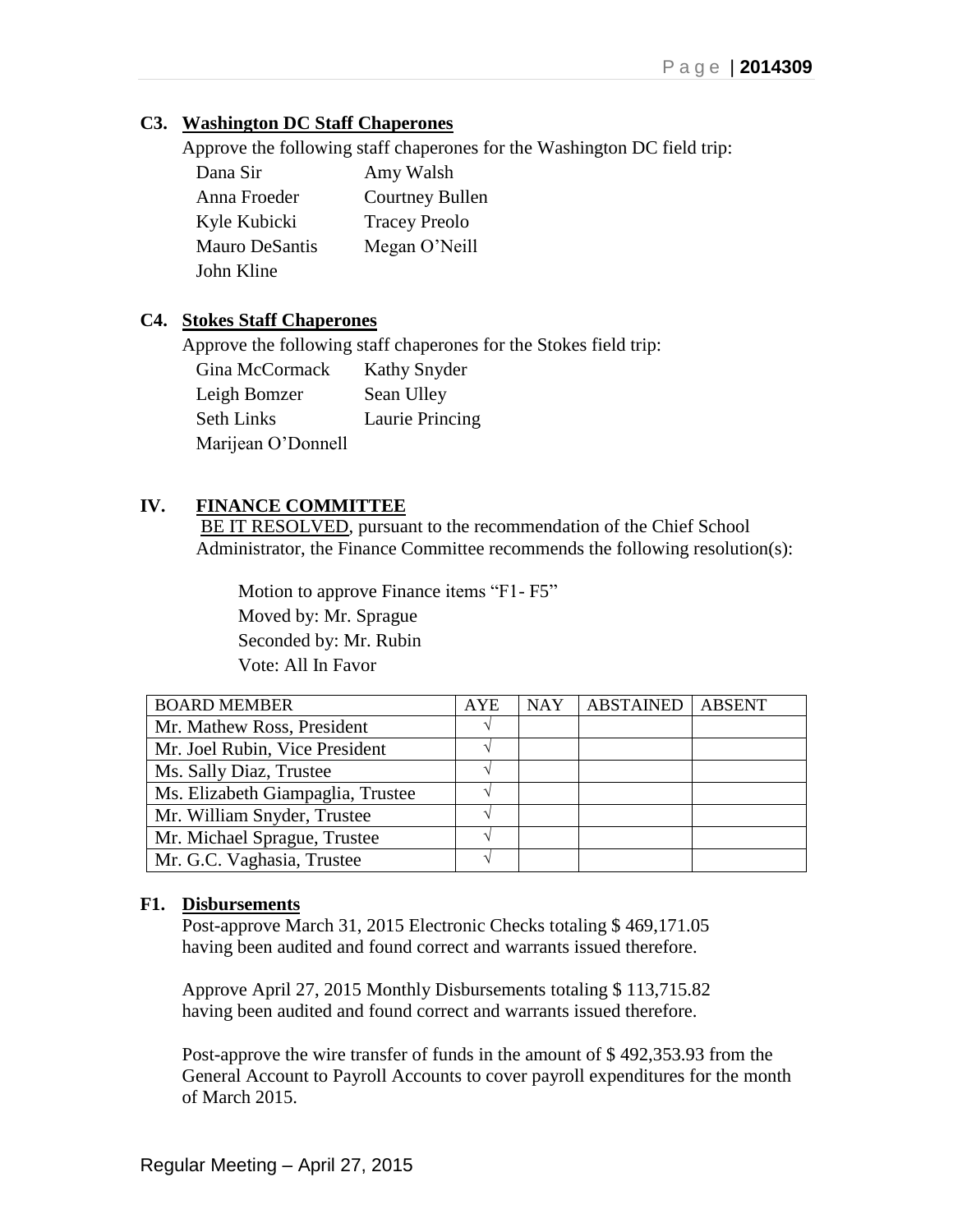## **F2. Transfers/Certification of Budgetary Status (Enclosure #4)**

Authorize the Business Administrator/Board Secretary to make appropriation transfers with the Current Expense account of the 2014-2015 budget as of March 31, 2015 as per Enclosure #4.

## **F3. Financial Reports**

accept the Treasurer's and Secretary's Reports for the month of March, 2015, pursuant to N.J.A.C. 6:20-2.13(e)\*, we certify that as of April 27, 2015, after a review of the secretary's monthly financial report (appropriations section) and upon consultation with the appropriate district officials, to the best of our knowledge, no major account or fund has been over expended in violation of N.J.A.C. 6:20-2.13(b)\* and that sufficient funds are available to meet the District's financial obligations for the remainder of the fiscal year.

#### **F4. Budget and Payroll Software/Support Contract Renewal**

Approve renewing the contract with Computer Solutions, Inc. for the 2015-2016 school year at a cost of \$6,480.00, which is paid by Mariner's Bank as per our agreement.

#### **F5. Statement of Purpose**

#### **Approve the following Statement of Purpose:**

Be it resolved, pursuant to the recommendation of the Chief School Administrator, the Administrative Committee recommends the following transfer from Capital Reserve of \$412,100 for Capital Projects. The purpose of the Capital Reserve Withdrawal is for Heating System Upgrade of Uni-ventilators and Boiler Controls, Lighting Upgrades and Replacement of Bleachers in the Norwood Public School facility. The total cost of this project represents expenditures for the upgrading and repair to our heating system and lighting along with the replacement of old bleachers and professional fees of the projects to ensure the health and safety of the facility and staff and the efficiency standards as determined by the Commissioner to achieve the Common Core Standards.

#### **F6. Building Use 2015-2016**

RESOLVED, that the Norwood Board of Education **post-approves/approves** the application for USE OF SCHOOL FACILITIES made by the following groups/organizations listed below. The Board reserves the right to schedule school activities at any time:

| <b>GROUP/ORGANIZATION</b>   | <b>USE/PURPOSE/ROOM</b>                | <b>DATES/TIMES</b>            | <b>FEE</b> |
|-----------------------------|----------------------------------------|-------------------------------|------------|
|                             |                                        |                               |            |
| Norwood PTO                 | Tennis Registration/APR                | $3/26/15$ ; 6:45pm-8pm.       | no         |
| <b>BASK Basketball Camp</b> | Camp/Gym                               | $4/7/15 - 4/10/15$ ; 9am-2pm  | yes        |
| Norwood Basketball          | Coaches Vs. Players Game<br>Gym & Café | $4/17/15$ ; 5:30pm-9:30pm     | no         |
| Norwood Rec                 | Summer Camp Fields & Gym               | $7/1/15 - 7/31/15$ ; 9am-12pm | no         |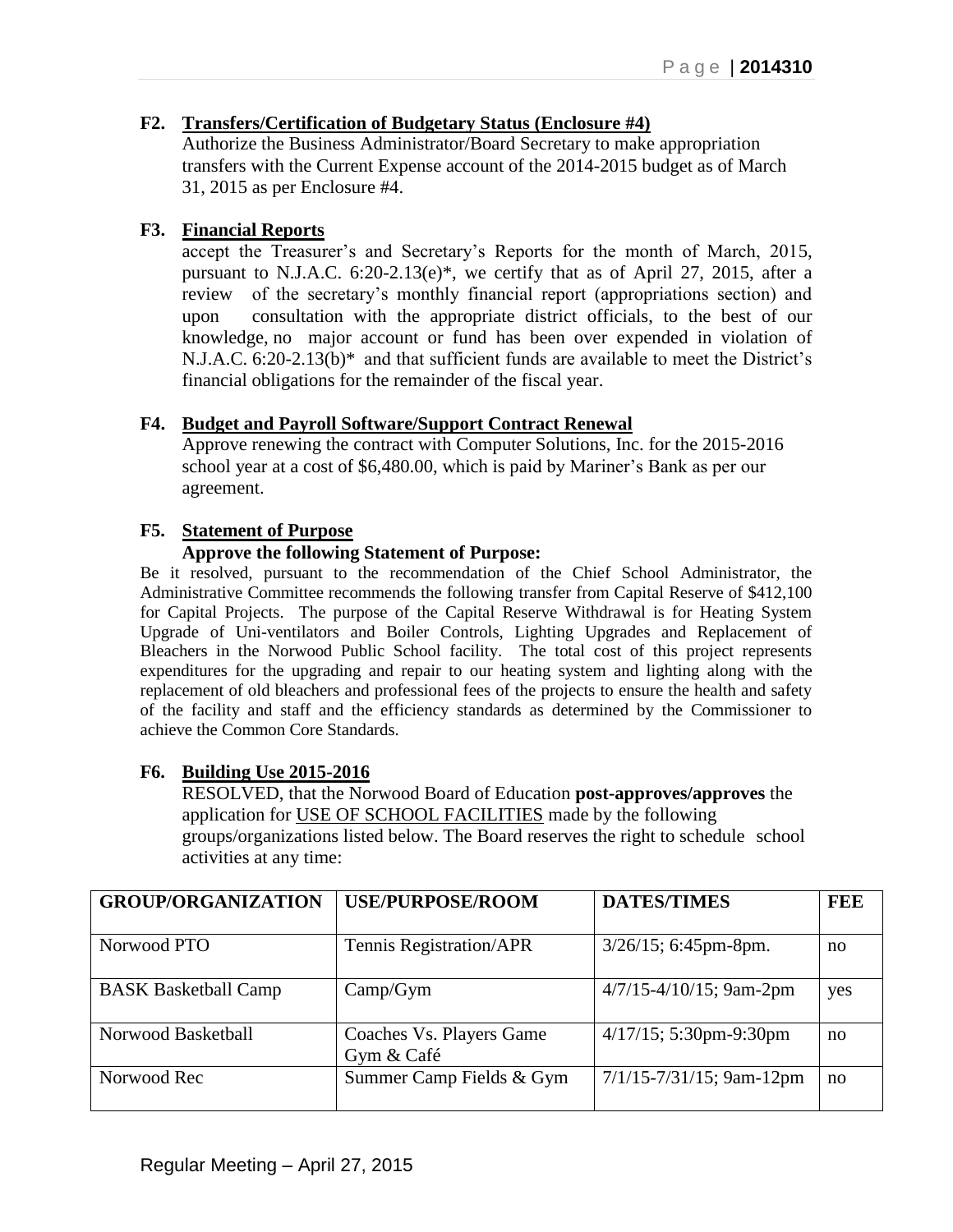## **New Business**

## **Old Business**

## **Public Participation**

Moved by: Mr. Rubin Seconded by: Mr. Vaghasia Time: 8:19pm

- Mr. Cammarata stated that it is great news regarding the principal. Anything new on salary caps? Is there a \$135,000 salary cap in our district? There is a bill in Congress regarding the cost of living increase.
- Mr. Sprague responded that this effect is long reaching; not just now and it will take a while to develop a new pool of candidates. We may be looking at interim superintendents for a long time to come.
- Mr. Cammarata asked that if the Superintendent is in working only 3 to 4 days, is it possible to share with another district?
- Mr. Ammerman stated that would be very unlikely.
- Mrs. Minch said that sharing a superintendent would be very hard if not impossible. Perhaps someone could move up into that position.
- Mr. Anthony Hadzimchalis asked if this could be an internal progression plan.
- Mr. Ammerman responded that we cannot bind future boards to a decision; we can hope that there is an internal candidate but cannot make any decision regarding this. If there is a strong organization, then there can be a promotion from within, however, the cap will hurt with this process.

#### **Closed to the Public**

Moved by: Mr. Snyder Seconded by: Mr. Rubin Time: 8:31pm